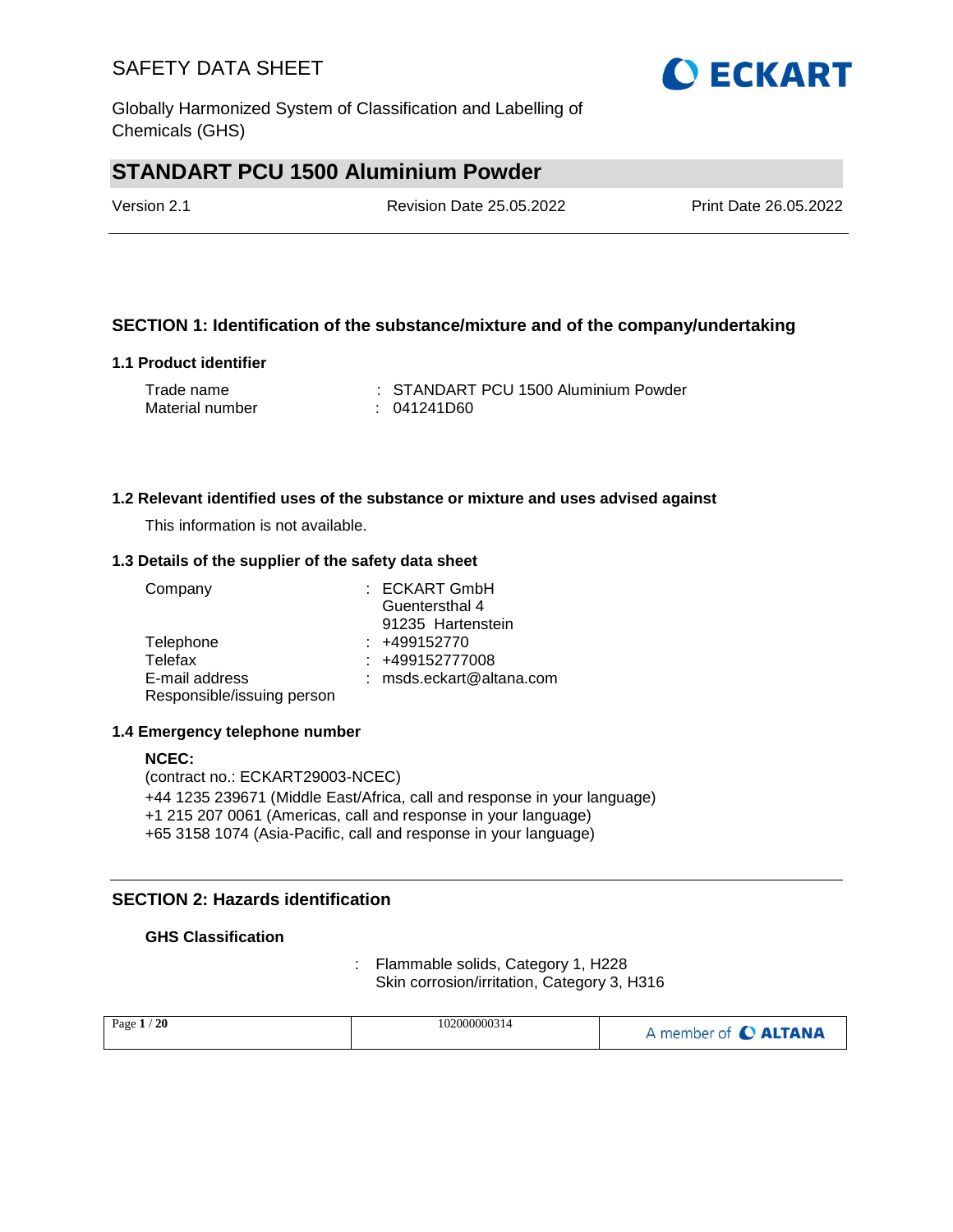Globally Harmonized System of Classification and Labelling of Chemicals (GHS)



# **STANDART PCU 1500 Aluminium Powder**

| Version 2.1                                                             |                                                                                                                                   | <b>Revision Date 25.05.2022</b>                                                                                                                                                                                                                                                                                                                                                                   | Print Date 26.05.2022                                                                          |
|-------------------------------------------------------------------------|-----------------------------------------------------------------------------------------------------------------------------------|---------------------------------------------------------------------------------------------------------------------------------------------------------------------------------------------------------------------------------------------------------------------------------------------------------------------------------------------------------------------------------------------------|------------------------------------------------------------------------------------------------|
| Information concerning particular<br>hazards for human and environment: |                                                                                                                                   | : Please refer to our website for further important                                                                                                                                                                                                                                                                                                                                               | safety instructions for handling aluminium powder:                                             |
|                                                                         |                                                                                                                                   | _Alupulver_Safety_engl.pdf                                                                                                                                                                                                                                                                                                                                                                        | http://www.eckart.net/fileadmin/eckart/Service/GDA                                             |
| <b>GHS-Labelling</b>                                                    |                                                                                                                                   |                                                                                                                                                                                                                                                                                                                                                                                                   |                                                                                                |
| Symbol(s)                                                               |                                                                                                                                   |                                                                                                                                                                                                                                                                                                                                                                                                   |                                                                                                |
| Signal word                                                             | Danger                                                                                                                            |                                                                                                                                                                                                                                                                                                                                                                                                   |                                                                                                |
| <b>Hazard statements</b>                                                |                                                                                                                                   | H228: Flammable solid.<br>H316: Causes mild skin irritation.                                                                                                                                                                                                                                                                                                                                      |                                                                                                |
| Precautionary statements                                                | <b>Prevention:</b><br>P210<br>P240<br>P241<br>equipment.<br>P280<br><b>Response:</b><br>P332 + P317<br>P370 + P378<br>P370 + P378 | Keep away from heat, hot surfaces, sparks, open<br>flames and other ignition sources. No smoking.<br>Ground and bond container and receiving equipment.<br>Use explosion-proof electrical/ventilating/lighting<br>Wear protective gloves/ protective clothing/ eye<br>protection/ face protection/ hearing protection.<br>If skin irritation occurs: Get medical help.<br>powder for metal fires. | In case of fire: Use for extinction: Special<br>In case of fire: Use for extinction: Dry sand. |

**Hazardous components which must be listed on the label**

## **SECTION 3: Composition/information on ingredients**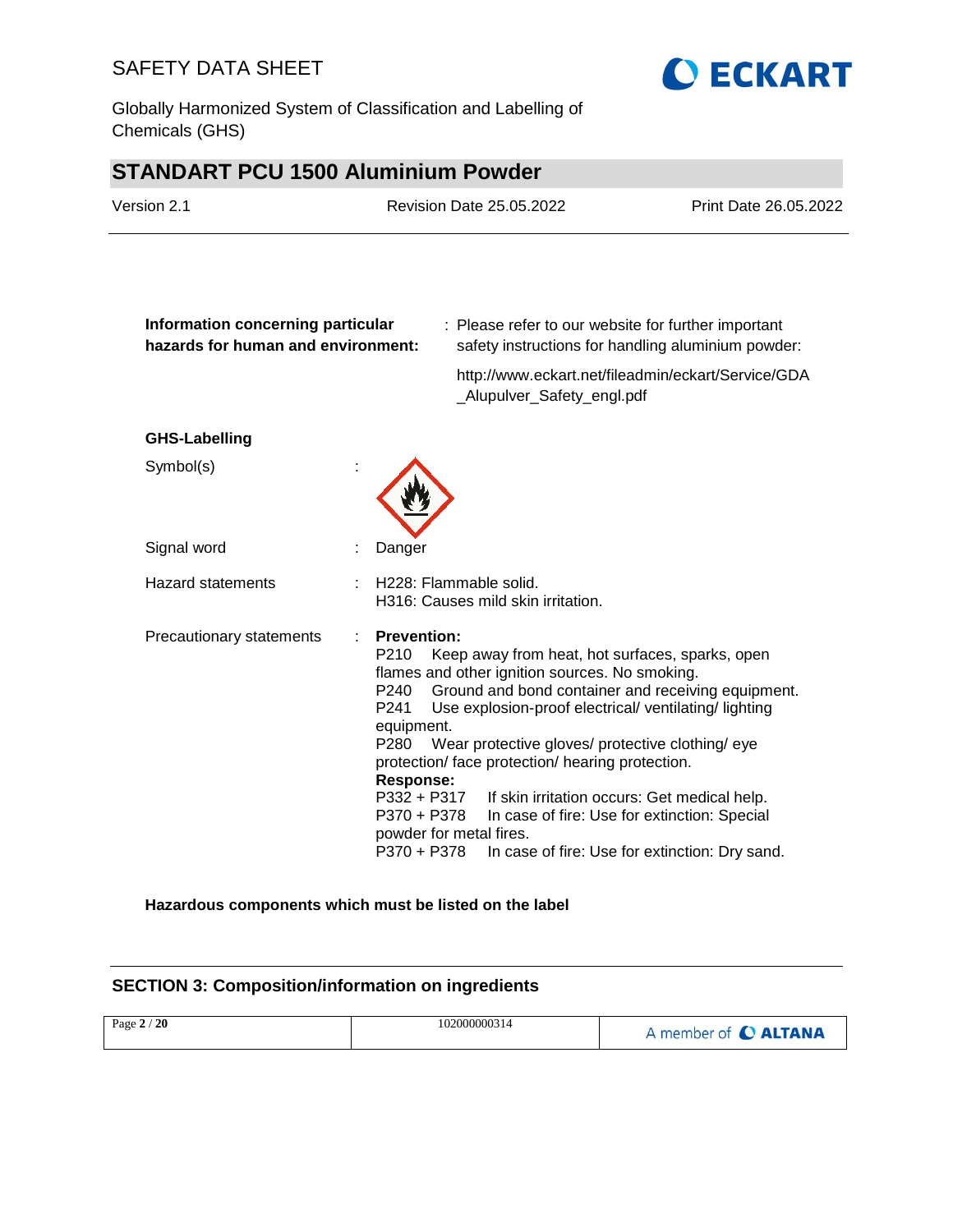

Globally Harmonized System of Classification and Labelling of Chemicals (GHS)

## **STANDART PCU 1500 Aluminium Powder**

Version 2.1 Revision Date 25.05.2022 Print Date 26.05.2022

Substance No. **:** :

### **Hazardous components**

| Chemical name                                                          | CAS-No.<br>EINECS-No.  | Classification and<br>labelling                            | Concentration[%] |
|------------------------------------------------------------------------|------------------------|------------------------------------------------------------|------------------|
| aluminium powder (stabilised)                                          | 7429-90-5<br>231-072-3 | Flam. Sol.;1;H228                                          | $50 - 100$       |
| monoalkyl or monoaryl or<br>monoalkyaryl esters of<br>methacrylic acid | 2530-85-0<br>219-785-8 | Acute Tox.;5;H303<br>;2;H315<br>;2A;H319<br>STOT SE;3;H335 | $1 - 10$         |

For the full text of the H-Statements mentioned in this Section, see Section 16.

### **SECTION 4: First aid measures**

#### **4.1 Description of first aid measures**

| General advice          | : Move the victim to fresh air.                                                                                                                       |
|-------------------------|-------------------------------------------------------------------------------------------------------------------------------------------------------|
|                         | Move out of dangerous area.<br>Show this safety data sheet to the doctor in attendance.<br>Do not leave the victim unattended.                        |
| If inhaled              | $\therefore$ Remove to fresh air.<br>If unconscious, place in recovery position and seek medical<br>advice.<br>If symptoms persist, call a physician. |
| In case of skin contact | : Wash off immediately with soap and plenty of water.                                                                                                 |
|                         | If skin irritation persists, call a physician.<br>If on clothes, remove clothes.                                                                      |

| 102000000314<br>Page $3/20$ | A member of C ALTANA |
|-----------------------------|----------------------|
|-----------------------------|----------------------|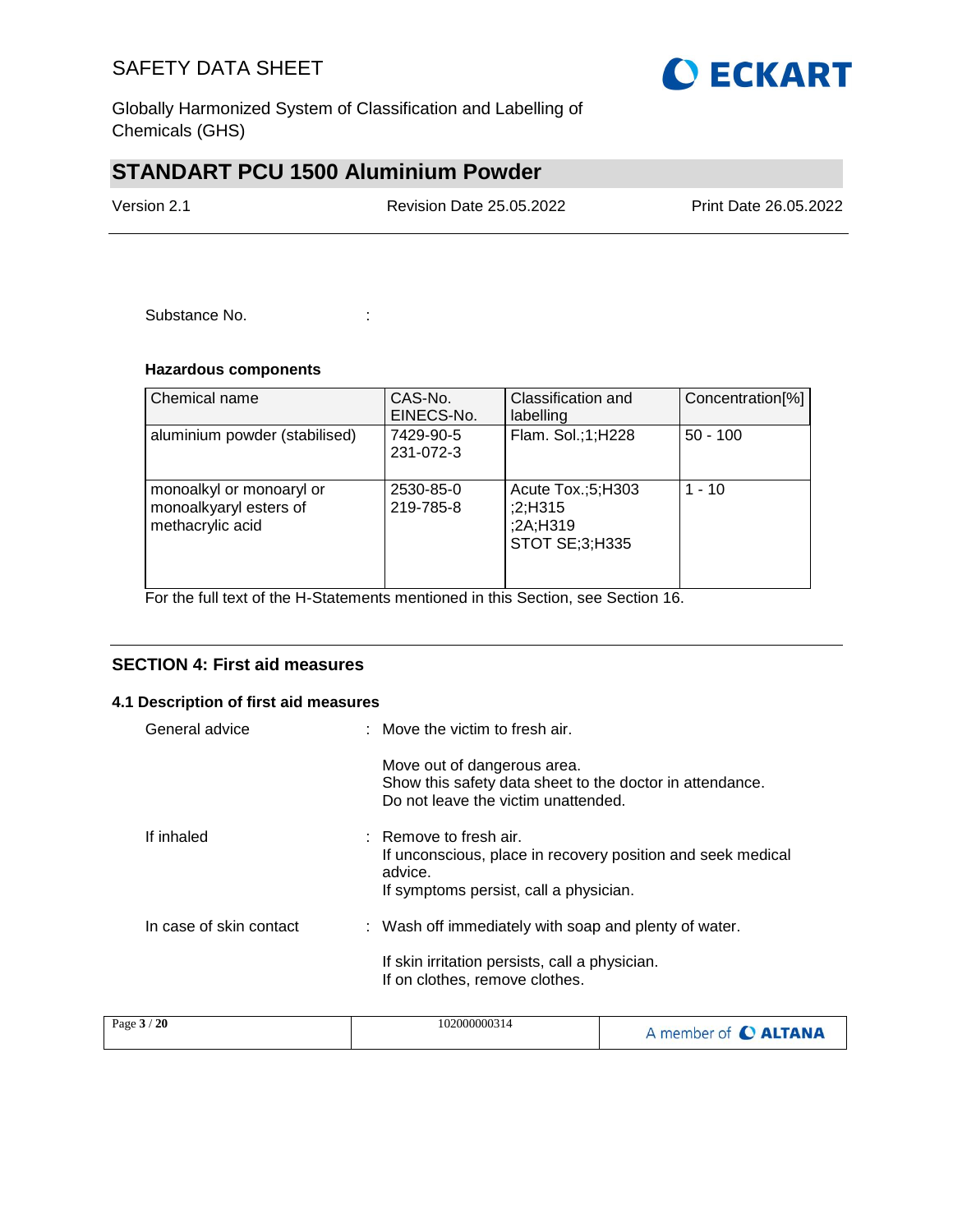

Globally Harmonized System of Classification and Labelling of Chemicals (GHS)

## **STANDART PCU 1500 Aluminium Powder**

| Version 2.1            | <b>Revision Date 25.05.2022</b>                                                                                                                                                 | Print Date 26.05.2022 |
|------------------------|---------------------------------------------------------------------------------------------------------------------------------------------------------------------------------|-----------------------|
| In case of eye contact | : Flush eyes with water as a precaution.<br>Remove contact lenses.                                                                                                              |                       |
|                        | Keep eye wide open while rinsing.<br>If eye irritation persists, consult a specialist.                                                                                          |                       |
| If swallowed           | : Keep respiratory tract clear.<br>Do not give milk or alcoholic beverages.<br>Never give anything by mouth to an unconscious person.<br>If symptoms persist, call a physician. |                       |
|                        |                                                                                                                                                                                 |                       |

#### **4.2 Most important symptoms and effects, both acute and delayed**

This information is not available.

#### **4.3 Indication of any immediate medical attention and special treatment needed**

This information is not available.

## **SECTION 5: Firefighting measures**

#### **5.1 Extinguishing media**

| Suitable extinguishing media      | : Dry sand, Special powder against metal fire   |
|-----------------------------------|-------------------------------------------------|
| Unsuitable extinguishing<br>media | : ABC powder, Carbon dioxide (CO2), Water, Foam |

High volume water jet

### **5.2 Special hazards arising from the substance or mixture**

| Specific hazards during | : Contact with water liberates extremely flammable gas |  |
|-------------------------|--------------------------------------------------------|--|
| firefighting            | (hydrogen).                                            |  |

#### **5.3 Advice for firefighters**

| Special protective equipment | : Wear self-contained breathing apparatus for firefighting if |
|------------------------------|---------------------------------------------------------------|
| for firefighters             | necessary.                                                    |

| Page $4/20$ | 102000000314 | A member of C ALTANA |
|-------------|--------------|----------------------|
|-------------|--------------|----------------------|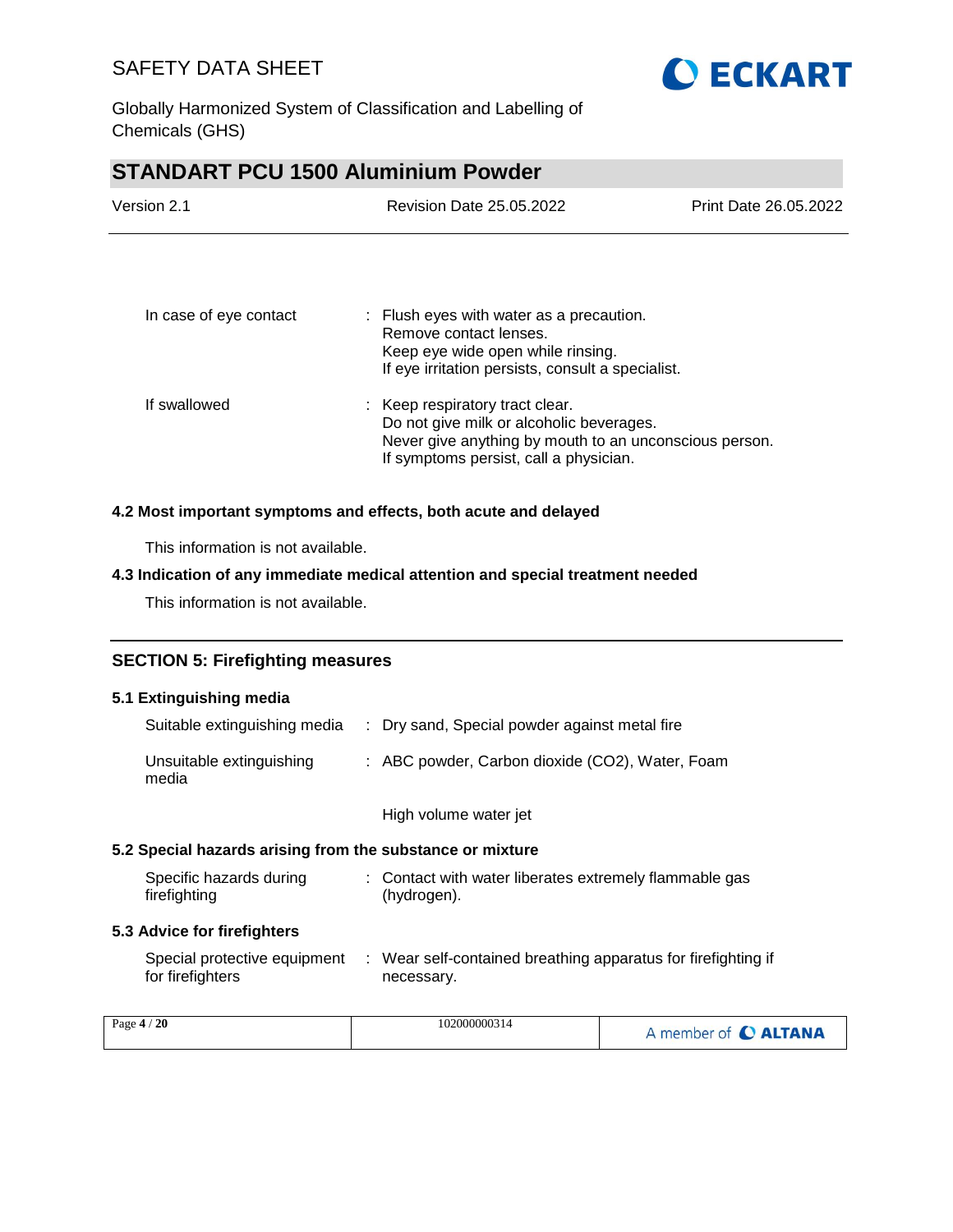

Globally Harmonized System of Classification and Labelling of Chemicals (GHS)

## **STANDART PCU 1500 Aluminium Powder**

| Version 2.1         | <b>Revision Date 25.05.2022</b>                                                                                                                                                                                                                                       | Print Date 26.05.2022 |  |
|---------------------|-----------------------------------------------------------------------------------------------------------------------------------------------------------------------------------------------------------------------------------------------------------------------|-----------------------|--|
| Further information | : For safety reasons in case of fire, cans should be stored<br>separately in closed containments. Use extinguishing<br>measures that are appropriate to local circumstances and the<br>surrounding environment. Use a water spray to cool fully<br>closed containers. |                       |  |
|                     |                                                                                                                                                                                                                                                                       |                       |  |

## **SECTION 6: Accidental release measures**

### **6.1 Personal precautions, protective equipment and emergency procedures**

#### **6.2 Environmental precautions**

| Environmental precautions | : Prevent product from entering drains.<br>Prevent further leakage or spillage if safe to do so. |
|---------------------------|--------------------------------------------------------------------------------------------------|
|                           | If the product contaminates rivers and lakes or drains inform                                    |
|                           | respective authorities.                                                                          |

#### **6.3 Methods and materials for containment and cleaning up**

| Methods for cleaning up | : Use mechanical handling equipment.<br>Do not use a vacuum cleaner.                                                                                                                                                                                |
|-------------------------|-----------------------------------------------------------------------------------------------------------------------------------------------------------------------------------------------------------------------------------------------------|
|                         | Contain spillage, and then collect with an electrically protected<br>vacuum cleaner or by wet-brushing and place in container for<br>disposal according to local regulations (see section 13).<br>Keep in suitable, closed containers for disposal. |

### **6.4 Reference to other sections**

For personal protection see section 8.

| Page $5/20$ | 102000000314 | A member of C ALTANA |
|-------------|--------------|----------------------|
|             |              |                      |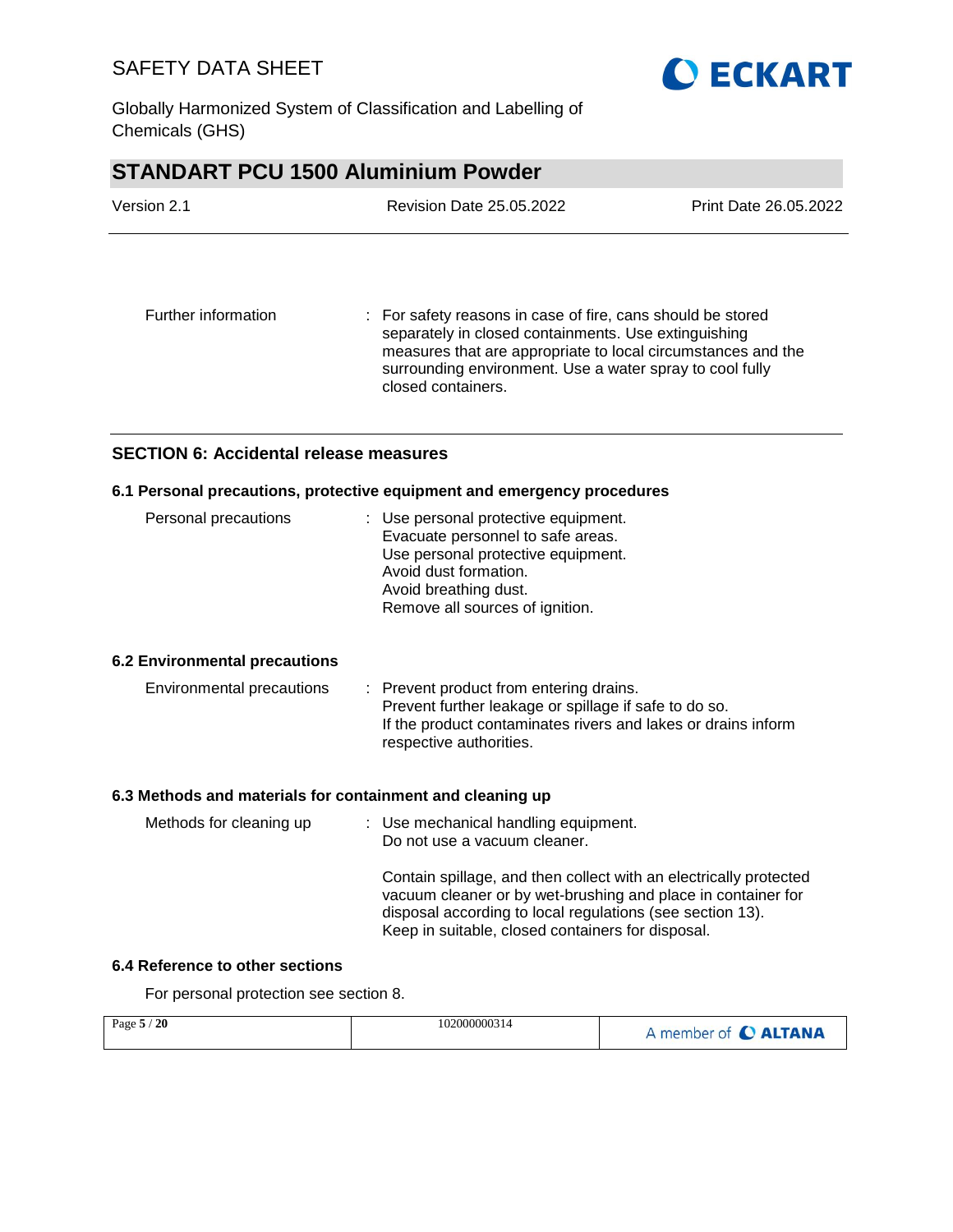Globally Harmonized System of Classification and Labelling of Chemicals (GHS)

## **STANDART PCU 1500 Aluminium Powder**

Page **6** / **20** 102000000314

Version 2.1 Revision Date 25.05.2022 Print Date 26.05.2022

**O ECKART** 

### **SECTION 7: Handling and storage**

#### **7.1 Precautions for safe handling**

| Advice on safe handling                                          | : Avoid creating dust. Routine housekeeping should be<br>instituted to ensure that dusts do not accumulate on surfaces.<br>Store away from heat.                                                                                                                                                |
|------------------------------------------------------------------|-------------------------------------------------------------------------------------------------------------------------------------------------------------------------------------------------------------------------------------------------------------------------------------------------|
|                                                                  | Avoid contact with skin and eyes. For personal protection see<br>section 8. Smoking, eating and drinking should be prohibited<br>in the application area. Open drum carefully as content may<br>be under pressure. Dispose of rinse water in accordance with<br>local and national regulations. |
| Advice on protection against<br>fire and explosion               | : Use explosion-proof equipment. During processing, dust may<br>form explosive mixture in air. Take measures to prevent the<br>build up of electrostatic charge. When transferring from one<br>container to another apply earthing measures and use<br>conductive hose material.                |
|                                                                  | Avoid dust formation. Provide appropriate exhaust ventilation<br>at places where dust is formed. Keep away from open flames,<br>hot surfaces and sources of ignition.                                                                                                                           |
| Hygiene measures                                                 | : When using do not eat or drink. When using do not smoke.<br>Wash hands before breaks and at the end of workday.                                                                                                                                                                               |
| 7.2 Conditions for safe storage, including any incompatibilities |                                                                                                                                                                                                                                                                                                 |
| Requirements for storage<br>areas and containers                 | : Earthing of containers and apparatuses is essential. Reaction<br>with water liberates extremely flammable gas (hydrogen) Use<br>explosion-proof equipment. Store in original container. Keep                                                                                                  |

closed when not in use.

containers tightly closed in a cool, well-ventilated place. Keep away from sources of ignition - No smoking. Keep container

No smoking. Keep container tightly closed in a dry and wellventilated place. Electrical installations / working materials

A member of **C ALTANA**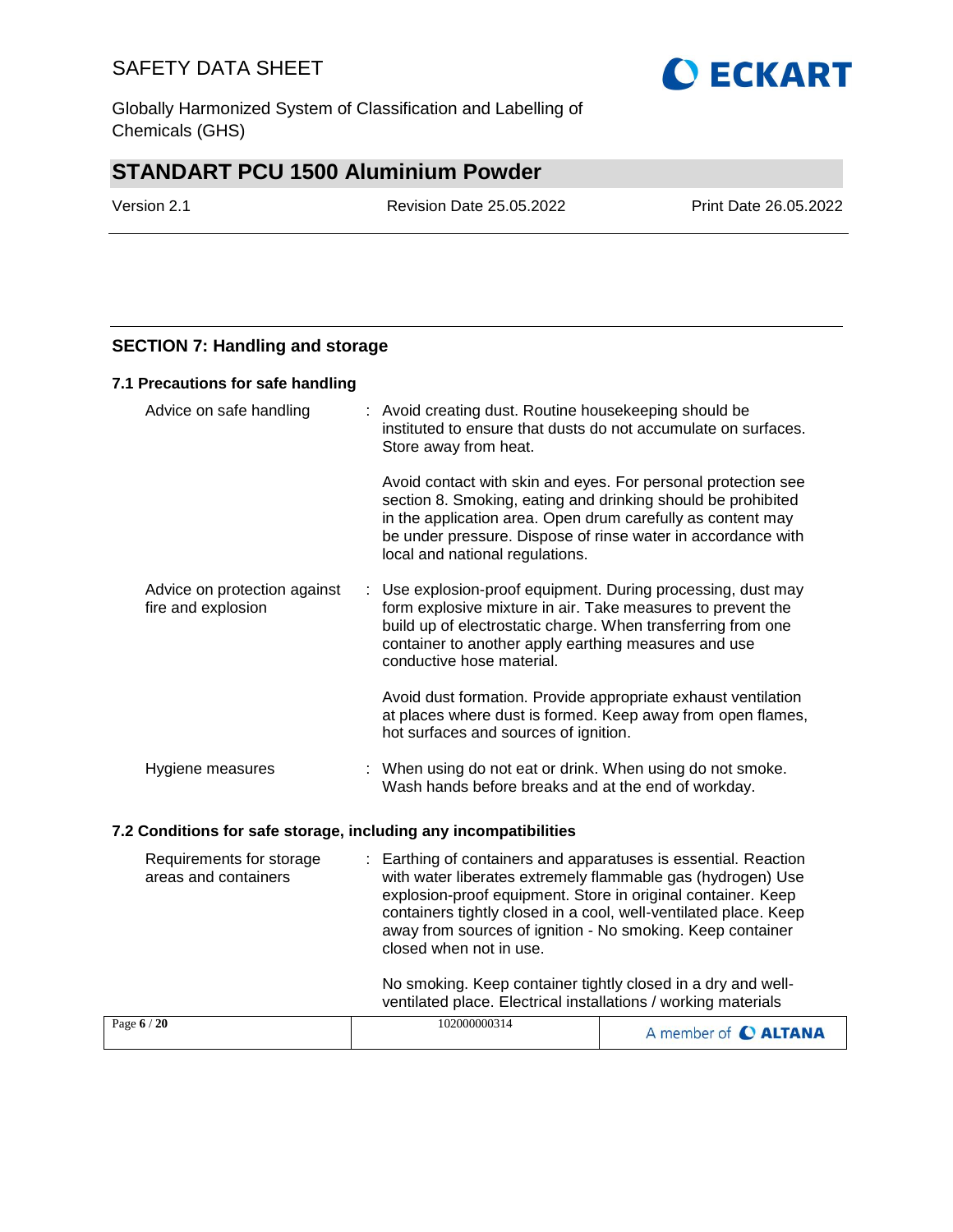

Globally Harmonized System of Classification and Labelling of Chemicals (GHS)

# **STANDART PCU 1500 Aluminium Powder**

| Version 2.1            | <b>Revision Date 25.05.2022</b>                      | Print Date 26.05.2022 |
|------------------------|------------------------------------------------------|-----------------------|
|                        |                                                      |                       |
|                        |                                                      |                       |
|                        | must comply with the technological safety standards. |                       |
| Further information on | : Protect from humidity and water.                   |                       |

| Advice on common storage | : Do not store together with oxidizing and self-igniting products.<br>Never allow product to get in contact with water during<br>storage. Keep away from oxidizing agents, strongly alkaline<br>and strongly acid materials in order to avoid exothermic<br>reactions. |
|--------------------------|------------------------------------------------------------------------------------------------------------------------------------------------------------------------------------------------------------------------------------------------------------------------|
| Other data               | : Keep in a dry place. No decomposition if stored and applied<br>as directed.                                                                                                                                                                                          |

### **7.3 Specific end use(s)**

storage conditions

This information is not available.

### **SECTION 8: Exposure controls/personal protection**

#### **8.1 Control parameters**

#### **Germany:**

|             | Components                                 | CAS-No.   | Value type<br>(Form of<br>exposure) | Control<br>parameters | Update               | <b>Basis</b> |
|-------------|--------------------------------------------|-----------|-------------------------------------|-----------------------|----------------------|--------------|
|             | aluminium<br>powder<br>(stabilised)        | 7429-90-5 | AGW (Inhalable<br>fraction)         | $10 \text{ mg/m}$     | 2014-04-02           | DE TRGS 900  |
|             | Peak-limit: excursion<br>factor (category) |           | 2; (II)                             |                       |                      |              |
|             | aluminium<br>powder<br>(stabilised)        | 7429-90-5 | AGW (Alveolate<br>fraction)         | 1,25 mg/m3            | 2014-04-02           | DE TRGS 900  |
|             | Peak-limit: excursion<br>factor (category) |           | 2; (II)                             |                       |                      |              |
|             |                                            |           |                                     |                       |                      |              |
|             | silicon                                    | 7631-86-9 | AGW (Inhalable                      | $4$ mg/m $3$          | 2013-09-19           | DE TRGS 900  |
| Page 7 / 20 |                                            |           | 102000000314                        |                       | A member of C ALTANA |              |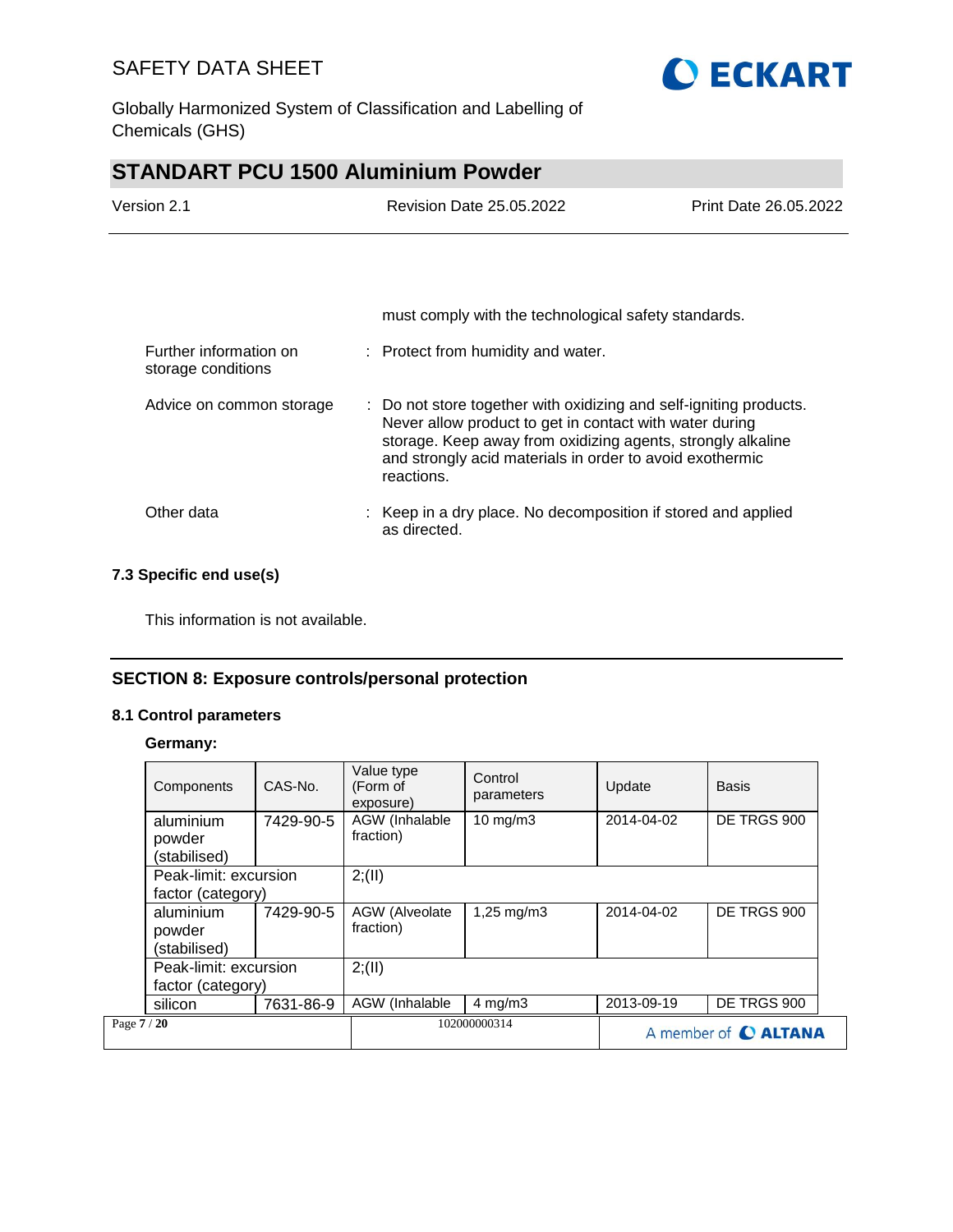

Globally Harmonized System of Classification and Labelling of Chemicals (GHS)

# **STANDART PCU 1500 Aluminium Powder**

| Version 2.1 | <b>Revision Date 25.05.2022</b> | <b>Print Date 26.05.2022</b> |
|-------------|---------------------------------|------------------------------|
|             |                                 |                              |

| dioxide             | fraction) |                                                                                                                                                                                                                                                                                                                                                                                |  |
|---------------------|-----------|--------------------------------------------------------------------------------------------------------------------------------------------------------------------------------------------------------------------------------------------------------------------------------------------------------------------------------------------------------------------------------|--|
| Further information |           | Senate commission for the review of compounds at the work<br>place dangerous for the health (MAK-commission).Colloidal<br>amorphous silica, including pyrogenic silica and in wet processes<br>manufactured silica (precipitated silica, silicagel). When there is<br>compliance with the OEL and biological tolerance values, there is<br>no risk of harming the unborn child |  |

### **United States of America (USA):**

| Components                          | CAS-No.   | Value type<br>(Form of<br>exposure) | Control<br>parameters                  | Update     | Basis                |
|-------------------------------------|-----------|-------------------------------------|----------------------------------------|------------|----------------------|
| aluminium<br>powder<br>(stabilised) | 7429-90-5 | TWA (total dust)                    | 50 Million particles<br>per cubic foot | 2012-07-01 |                      |
| aluminium<br>powder<br>(stabilised) | 7429-90-5 | <b>TWA</b><br>(Respirable)          | $5$ mg/m $3$                           | 2013-10-08 |                      |
| aluminium<br>powder<br>(stabilised) | 7429-90-5 | TWA (total dust)                    | 15 mg/m3                               | 2012-07-01 |                      |
| aluminium<br>powder<br>(stabilised) | 7429-90-5 | TWA (total)                         | $10$ mg/m $3$                          | 2013-10-08 |                      |
| aluminium<br>powder<br>(stabilised) | 7429-90-5 | TWA (respirable<br>fraction)        | $5$ mg/m $3$                           | 2012-07-01 |                      |
| aluminium<br>powder<br>(stabilised) | 7429-90-5 | TWA (respirable<br>fraction)        | 15 Million particles<br>per cubic foot | 2012-07-01 |                      |
| aluminium<br>powder<br>(stabilised) | 7429-90-5 | PEL (Total dust)                    | 10 mg/m3                               | 2014-11-26 |                      |
| aluminium<br>powder<br>(stabilised) | 7429-90-5 | PEL (respirable<br>dust fraction)   | $5$ mg/m $3$                           | 2014-11-26 |                      |
| aluminium<br>powder                 | 7429-90-5 | <b>TWA</b><br>(Respirable           | 1 $mg/m3$                              | 2008-01-01 |                      |
| Page 8 / 20                         |           |                                     | 102000000314                           |            | A member of C ALTANA |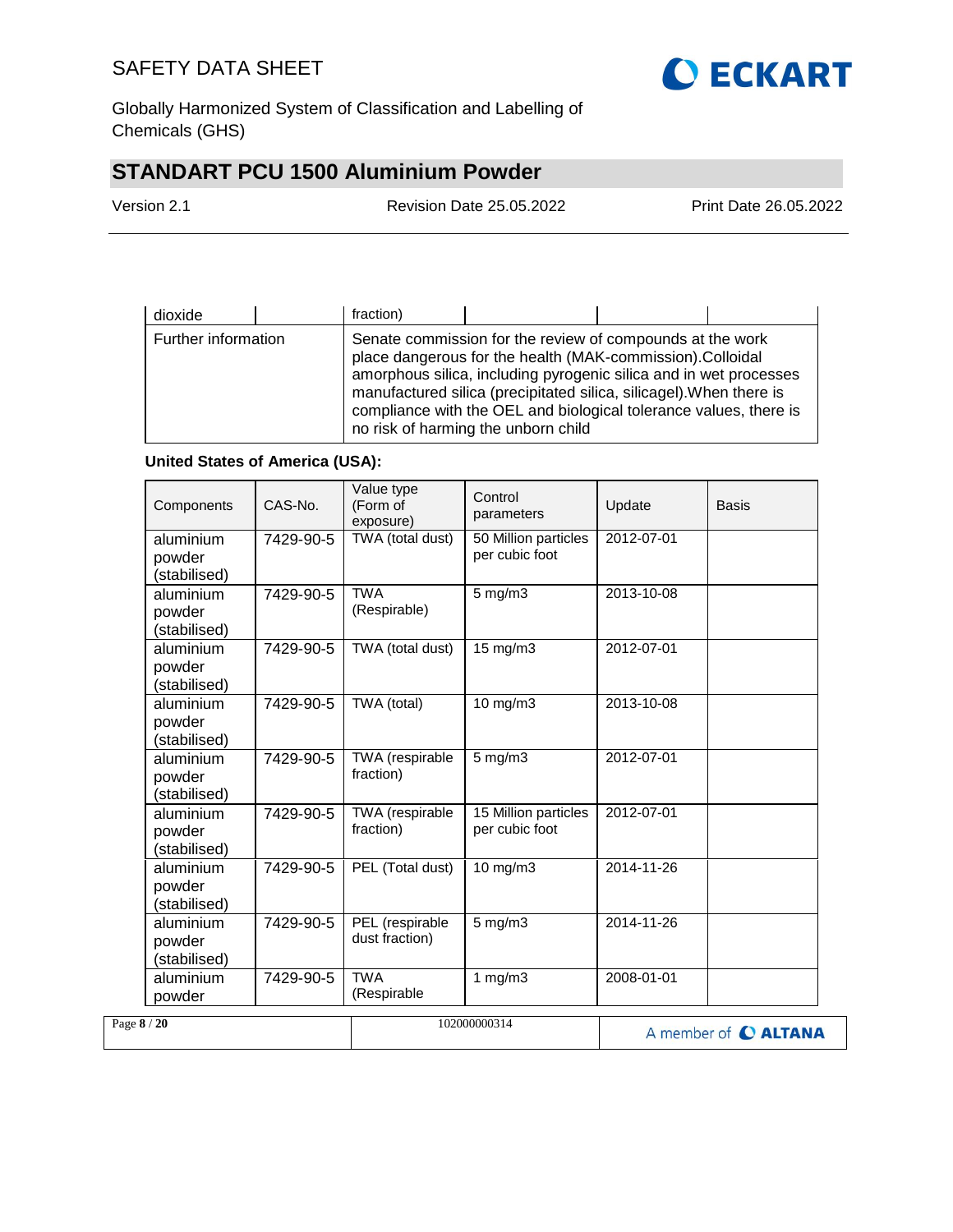

Globally Harmonized System of Classification and Labelling of Chemicals (GHS)

# **STANDART PCU 1500 Aluminium Powder**

Version 2.1 Revision Date 25.05.2022 Print Date 26.05.2022

| (stabilised)                                     | particulate<br>matter)                              |                   |                      |
|--------------------------------------------------|-----------------------------------------------------|-------------------|----------------------|
| aluminium<br>7429-90-5<br>powder<br>(stabilised) | <b>TWA</b>                                          | $5$ mg/m $3$      | 2005-09-01           |
| aluminium<br>7429-90-5<br>powder<br>(stabilised) | <b>TWA</b> (Total)                                  | $15 \text{ mg/m}$ | 1989-01-19           |
| aluminium<br>7429-90-5<br>powder<br>(stabilised) | <b>TWA</b><br>(Respirable<br>fraction)              | $5$ mg/m $3$      | 1989-01-19           |
| aluminium<br>7429-90-5<br>powder<br>(stabilised) | TWA (total dust)                                    | $15 \text{ mg/m}$ | 2011-07-01           |
| aluminium<br>7429-90-5<br>powder<br>(stabilised) | <b>TWA</b> (respirable<br>fraction)                 | $5$ mg/m $3$      | 2011-07-01           |
| aluminium<br>7429-90-5<br>powder<br>(stabilised) | <b>TWA</b> (Total<br>dust)                          | $15 \text{ mg/m}$ | 1989-01-19           |
| aluminium<br>7429-90-5<br>powder<br>(stabilised) | <b>TWA</b> (respirable<br>dust fraction)            | 5 mg/m3           | 1989-01-19           |
| aluminium<br>7429-90-5<br>powder<br>(stabilised) | <b>TWA</b> (welding<br>fumes)                       | $5$ mg/m $3$      | 2013-10-08           |
| aluminium<br>7429-90-5<br>powder<br>(stabilised) | TWA (pyro<br>powders)                               | $5$ mg/m $3$      | 2013-10-08           |
| 7429-90-5<br>aluminium<br>powder<br>(stabilised) | <b>TWA</b><br>(Respirable<br>particulate<br>matter) | 1 $mg/m3$         | 2013-03-01           |
| aluminium<br>7429-90-5<br>powder<br>(stabilised) | <b>TWA (Fumes)</b>                                  | $5 \text{ mg/m}$  | 1989-01-19           |
| aluminium<br>7429-90-5<br>powder<br>(stabilised) | PEL (Welding<br>fumes)                              | $5$ mg/m $3$      | 2017-10-02           |
| Page 9/20                                        |                                                     | 102000000314      | A member of C ALTANA |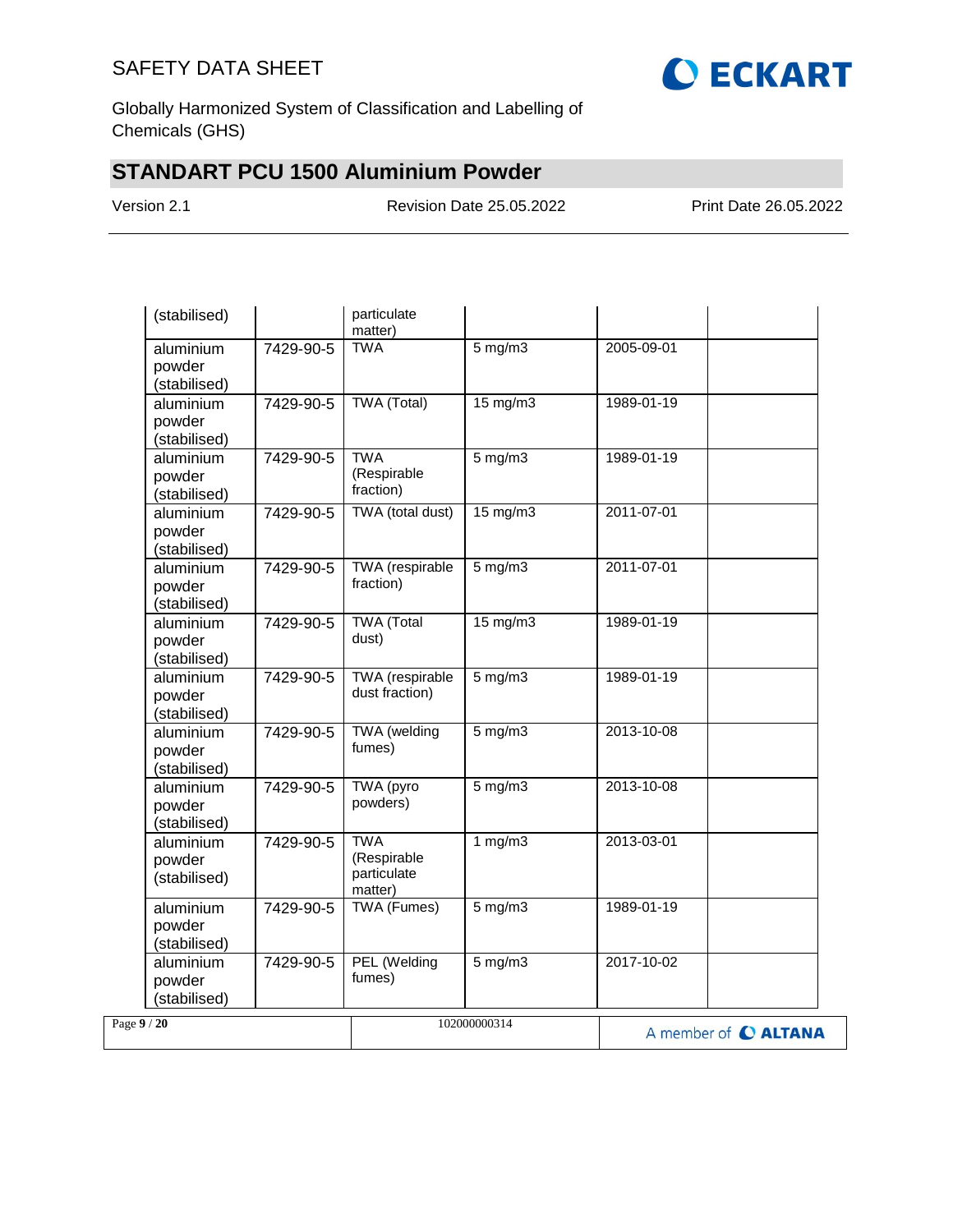

Globally Harmonized System of Classification and Labelling of Chemicals (GHS)

# **STANDART PCU 1500 Aluminium Powder**

| Version 2.1 | <b>Revision Date 25.05.2022</b> | Print Date 26.05.2022 |
|-------------|---------------------------------|-----------------------|
|             |                                 |                       |

| aluminium<br>powder<br>(stabilised) | 7429-90-5 | PEL (Pyro<br>powders) | $5 \text{ mg/m}$ 3                     | 2017-10-02 |  |
|-------------------------------------|-----------|-----------------------|----------------------------------------|------------|--|
| silicon<br>dioxide                  | 7631-86-9 | TWA (Dust)            | 20 Million particles<br>per cubic foot | 2012-07-01 |  |
| silicon<br>dioxide                  | 7631-86-9 | TWA (Dust)            | 80 mg/m3 /<br>%SiO <sub>2</sub>        | 2012-07-01 |  |
| silicon<br>dioxide                  | 7631-86-9 | <b>TWA</b>            | $6 \text{ mg/m}$ 3                     | 2013-10-08 |  |
| silicon<br>dioxide                  | 7631-86-9 | <b>PEL</b>            | $6$ mg/m $3$                           | 2014-11-26 |  |

### **8.2 Exposure controls**

| Personal protective equipment |   |                                                                                                                                                                                                                                                                                                     |                             |
|-------------------------------|---|-----------------------------------------------------------------------------------------------------------------------------------------------------------------------------------------------------------------------------------------------------------------------------------------------------|-----------------------------|
| Eye protection                |   | Face-shield                                                                                                                                                                                                                                                                                         |                             |
|                               |   | Tightly fitting safety goggles                                                                                                                                                                                                                                                                      |                             |
| Hand protection               |   |                                                                                                                                                                                                                                                                                                     |                             |
| Material                      |   | Leather                                                                                                                                                                                                                                                                                             |                             |
| Glove length                  |   | Long sleeve gloves                                                                                                                                                                                                                                                                                  |                             |
| <b>Remarks</b>                | ÷ | Leather gloves<br>The choice of an appropriate glove does not only depend on<br>its material but also on other quality features and is different<br>from one producer to the other.<br>The suitability for a specific workplace should be discussed<br>with the producers of the protective gloves. |                             |
| Skin and body protection      |   | Anti-static and fire resistant protective clothing. DIN EN                                                                                                                                                                                                                                          |                             |
| Page 10 / 20                  |   | 102000000314                                                                                                                                                                                                                                                                                        | A member of <b>C ALTANA</b> |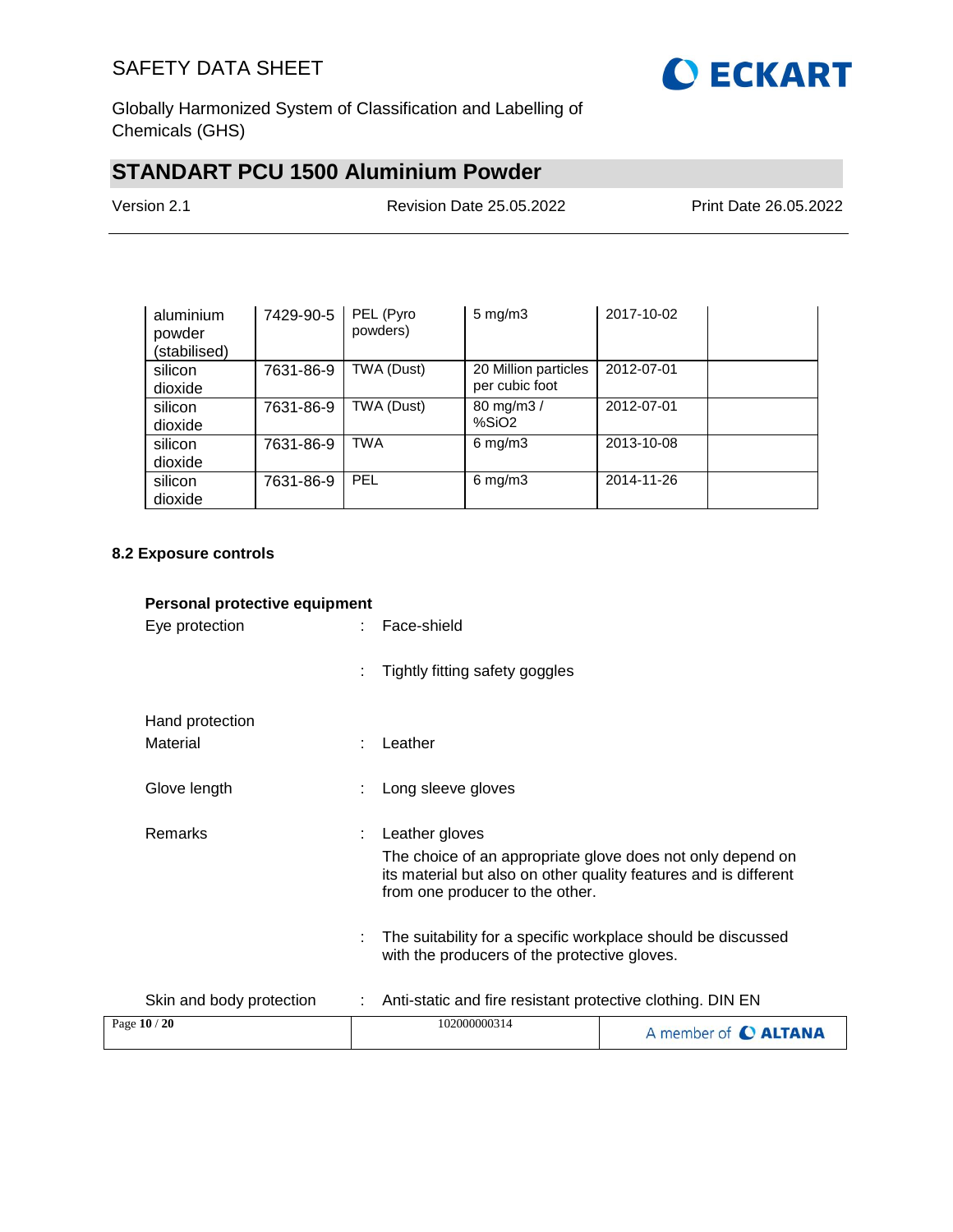

Globally Harmonized System of Classification and Labelling of Chemicals (GHS)

## **STANDART PCU 1500 Aluminium Powder**

| Version 2.1                                              | <b>Revision Date 25.05.2022</b>                                                                                                                                                            | Print Date 26.05.2022 |
|----------------------------------------------------------|--------------------------------------------------------------------------------------------------------------------------------------------------------------------------------------------|-----------------------|
|                                                          |                                                                                                                                                                                            |                       |
|                                                          | 11612; EN 533; EN 1149-1. Anti-static safety shoes.                                                                                                                                        |                       |
| ÷                                                        | Dust impervious protective suit<br>Choose body protection according to the amount and<br>concentration of the dangerous substance at the work place.                                       |                       |
| Respiratory protection                                   | Use suitable breathing protection if workplace concentration<br>requires.<br>Breathing apparatus with filter.<br>P1 filter                                                                 |                       |
| <b>Environmental exposure controls</b><br>General advice |                                                                                                                                                                                            |                       |
|                                                          | Prevent product from entering drains.<br>Prevent further leakage or spillage if safe to do so.<br>If the product contaminates rivers and lakes or drains inform<br>respective authorities. |                       |
| Water                                                    | The product should not be allowed to enter drains, water<br>courses or the soil.                                                                                                           |                       |
|                                                          |                                                                                                                                                                                            |                       |
|                                                          |                                                                                                                                                                                            |                       |

## **SECTION 9: Physical and chemical properties**

## **9.1 Information on basic physical and chemical properties**

| Page 11 / 20 | 102000000314     | A member of C ALTANA |
|--------------|------------------|----------------------|
| Odour        | : characteristic |                      |
| Colour       | : silver         |                      |
| Appearance   | powder<br>÷.     |                      |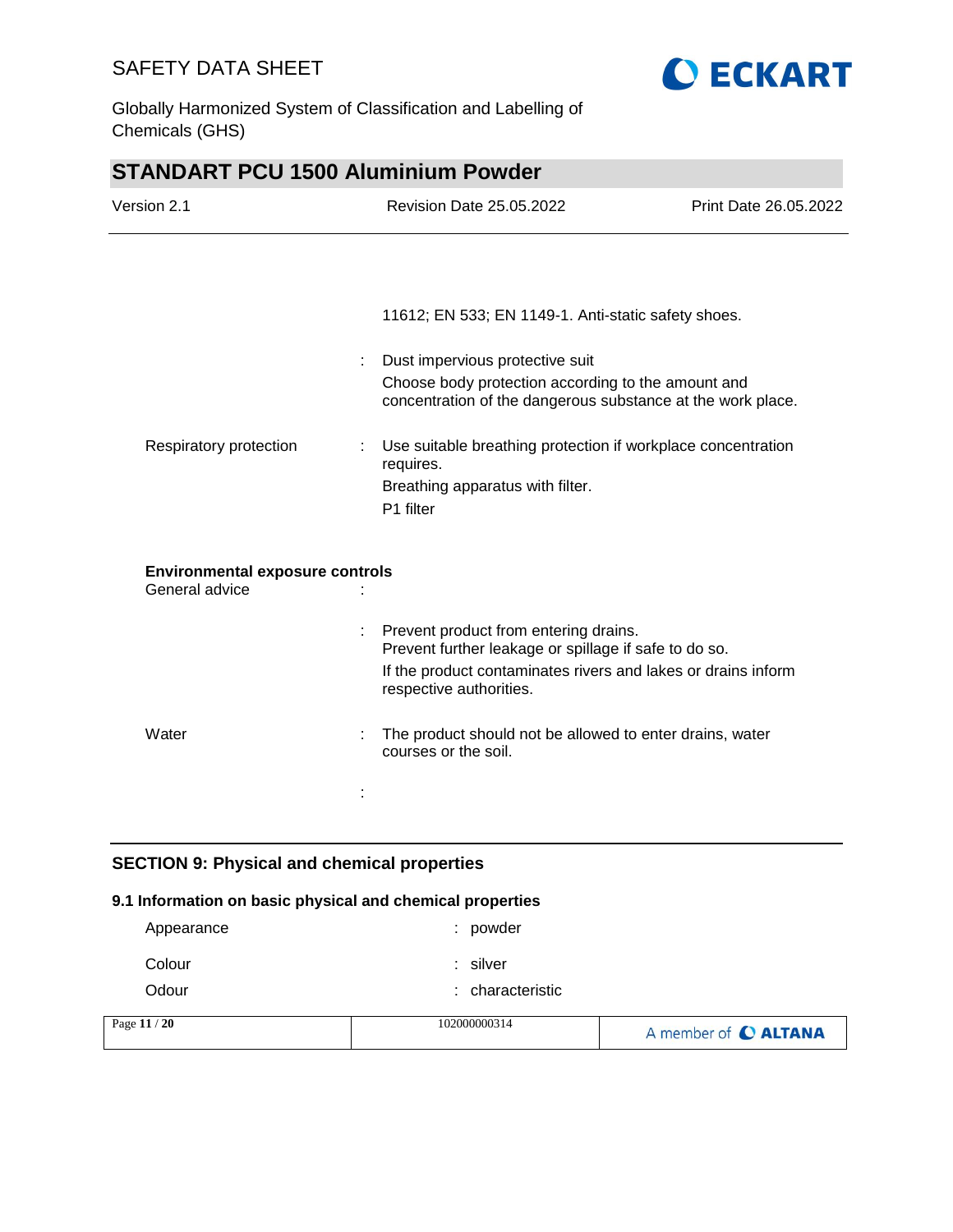Globally Harmonized System of Classification and Labelling of Chemicals (GHS)

# **STANDART PCU 1500 Aluminium Powder**

| Version 2.1                            | <b>Revision Date 25.05.2022</b>               | Print Date 26.05.2022                         |
|----------------------------------------|-----------------------------------------------|-----------------------------------------------|
|                                        |                                               |                                               |
| pH                                     | : substance/mixture is non-soluble (in water) |                                               |
| Melting point/freezing point           | : 660 °C                                      |                                               |
| Boiling point/boiling range            | : 2467 °C                                     |                                               |
| Flash point                            | No data available                             |                                               |
| <b>Bulk density</b>                    | No data available                             |                                               |
| Flammability (solid, gas)              | ÷<br>with the category 1.                     | The substance or mixture is a flammable solid |
| Smoldering temperature                 | : > 230 °C                                    |                                               |
| Auto-flammability                      | No data available                             |                                               |
| Upper explosion limit                  | : No data available                           |                                               |
| Lower explosion limit                  | : $30 g/m3$                                   |                                               |
| Vapour pressure                        | : No data available                           |                                               |
| Density                                | : $2,2$ g/cm3 (ca.)                           |                                               |
| Water solubility                       | : No data available                           |                                               |
| Miscibility with water                 | : immiscible                                  |                                               |
| Solubility in other solvents           | : No data available                           |                                               |
| Partition coefficient: n-octanol/water | : No data available                           |                                               |
| Ignition temperature                   | : 340 °C                                      |                                               |
| Thermal decomposition                  | : No data available                           |                                               |
| Viscosity, dynamic                     | : No data available                           |                                               |
| Viscosity, kinematic                   | No data available                             |                                               |
| Flow time                              | : No data available                           |                                               |
| 9.2 Other information                  |                                               |                                               |

**O ECKART** 

No data available

| Page 12 / 20<br>102000000314 | A member of C ALTANA |
|------------------------------|----------------------|
|------------------------------|----------------------|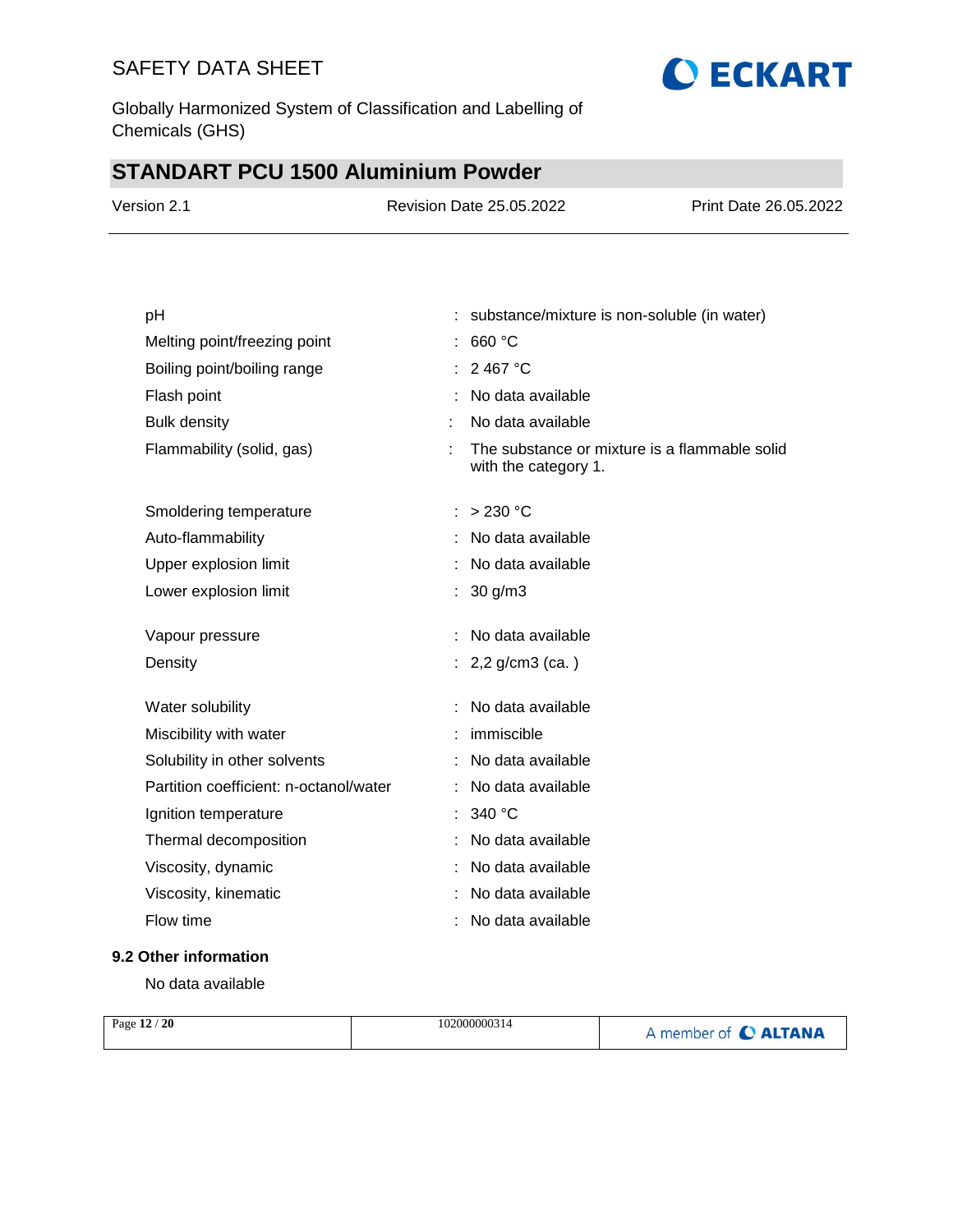Globally Harmonized System of Classification and Labelling of Chemicals (GHS)

## **STANDART PCU 1500 Aluminium Powder**

Version 2.1 Revision Date 25.05.2022 Print Date 26.05.2022

## **SECTION 10: Stability and reactivity**

#### **10.1 Reactivity**

No decomposition if stored and applied as directed.

#### **10.2 Chemical stability**

No decomposition if stored and applied as directed.

#### **10.3 Possibility of hazardous reactions**

| Hazardous reactions | : Contact with acids and alkalis may release hydrogen. |  |
|---------------------|--------------------------------------------------------|--|
|                     | No decomposition if stored and applied as directed.    |  |
|                     | Dust may form explosive mixture in air.                |  |

### **10.4 Conditions to avoid**

Conditions to avoid : Heat, flames and sparks.

#### **10.5 Incompatible materials**

Materials to avoid **:** Acids

Bases Oxidizing agents Water

### **10.6 Hazardous decomposition products**

| Other information |  | No data available |
|-------------------|--|-------------------|
|-------------------|--|-------------------|

## **SECTION 11: Toxicological information**

### **11.1 Information on toxicological effects**

#### **Acute toxicity**

| Page 13 / 20 | 102000000314 | A member of C ALTANA |
|--------------|--------------|----------------------|
|              |              |                      |

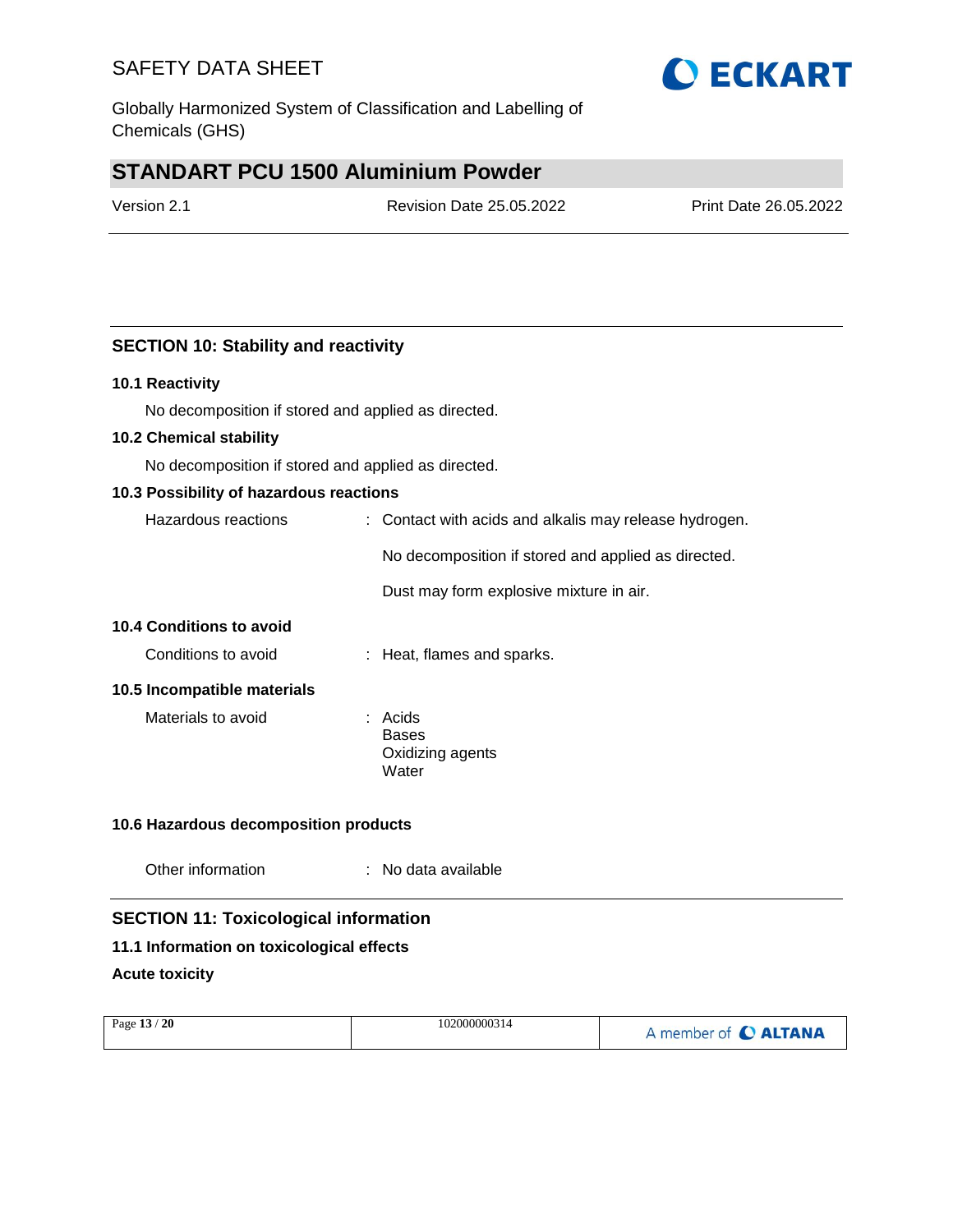

Globally Harmonized System of Classification and Labelling of Chemicals (GHS)

## **STANDART PCU 1500 Aluminium Powder**

| Version 2.1 | <b>Revision Date 25.05.2022</b> | Print Date 26.05.2022 |
|-------------|---------------------------------|-----------------------|
|             |                                 |                       |

#### **Components:**

|                     | monoalkyl or monoaryl or monoalkyaryl esters of methacrylic acid : |
|---------------------|--------------------------------------------------------------------|
| Acute oral toxicity | : LD50 Rat: $>$ 2 000 mg/kg                                        |

Acute dermal toxicity : Rat: > 2 000 mg/kg

#### **Skin corrosion/irritation**

### **Product**

May cause skin irritation and/or dermatitis.

#### **Serious eye damage/eye irritation**

### **Product**

Product dust may be irritating to eyes, skin and respiratory system.

### **Respiratory or skin sensitisation**

No data available

### **Carcinogenicity**

No data available

### **Toxicity to reproduction/fertility**

No data available

### **Reprod.Tox./Development/Teratogenicity**

No data available

| Page 14 / 20 | 102000000314 | A member of C ALTANA |
|--------------|--------------|----------------------|
|              |              |                      |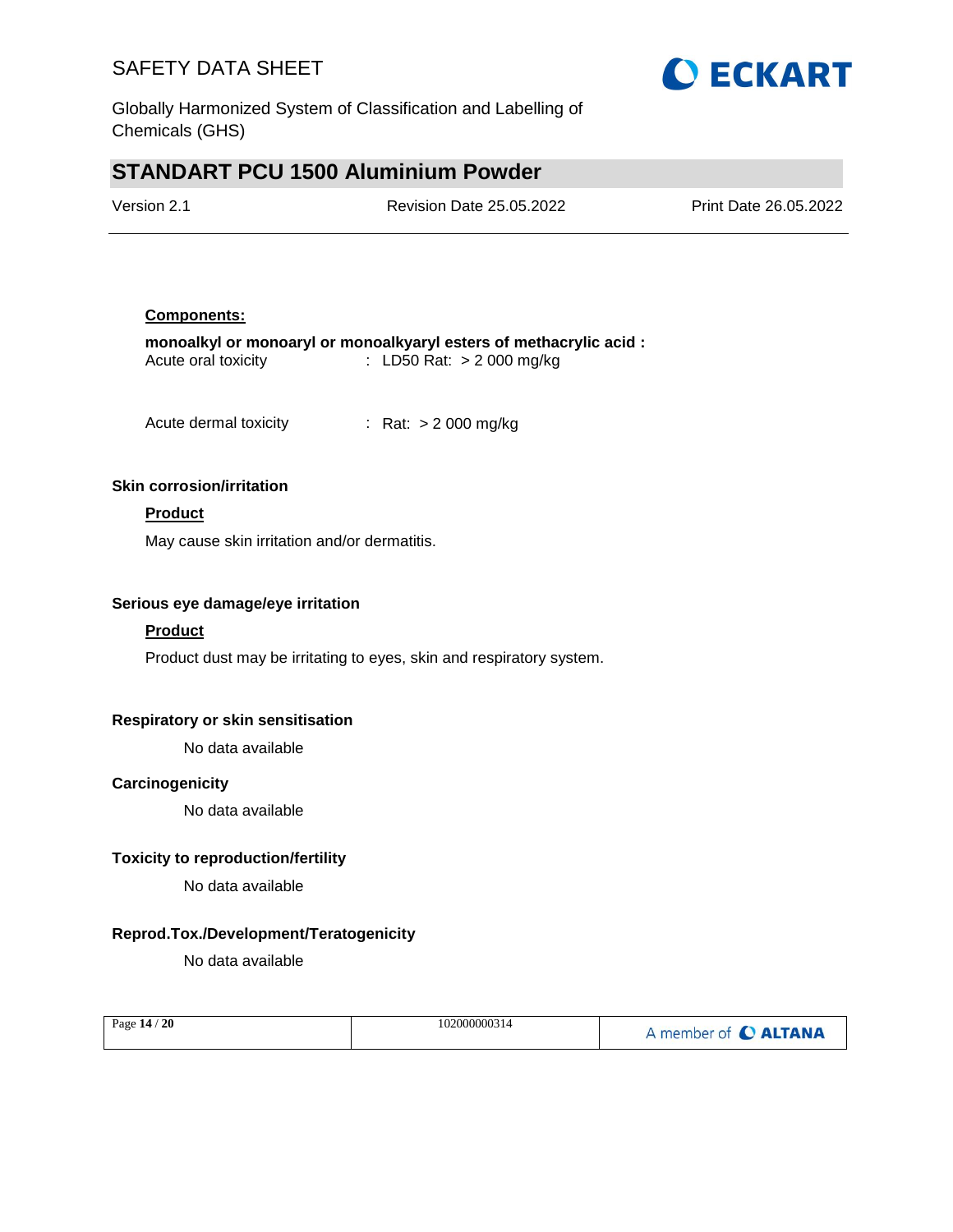

Globally Harmonized System of Classification and Labelling of Chemicals (GHS)

## **STANDART PCU 1500 Aluminium Powder**

| Version 2.1 | <b>Revision Date 25.05.2022</b> | Print Date 26.05.2022 |
|-------------|---------------------------------|-----------------------|
|             |                                 |                       |

### **STOT - single exposure**

No data available

### **STOT - repeated exposure**

No data available

### **Aspiration toxicity**

No data available

### **Further information**

#### **Product**

No data available

## **SECTION 12: Ecological information**

#### **12.1 Toxicity**

No data available

#### **12.2 Persistence and degradability**

No data available

### **12.3 Bioaccumulative potential**

No data available

### **12.4 Mobility in soil**

| 20<br>Page $15/$ | 102000000314 | A member of C ALTANA |
|------------------|--------------|----------------------|
|                  |              |                      |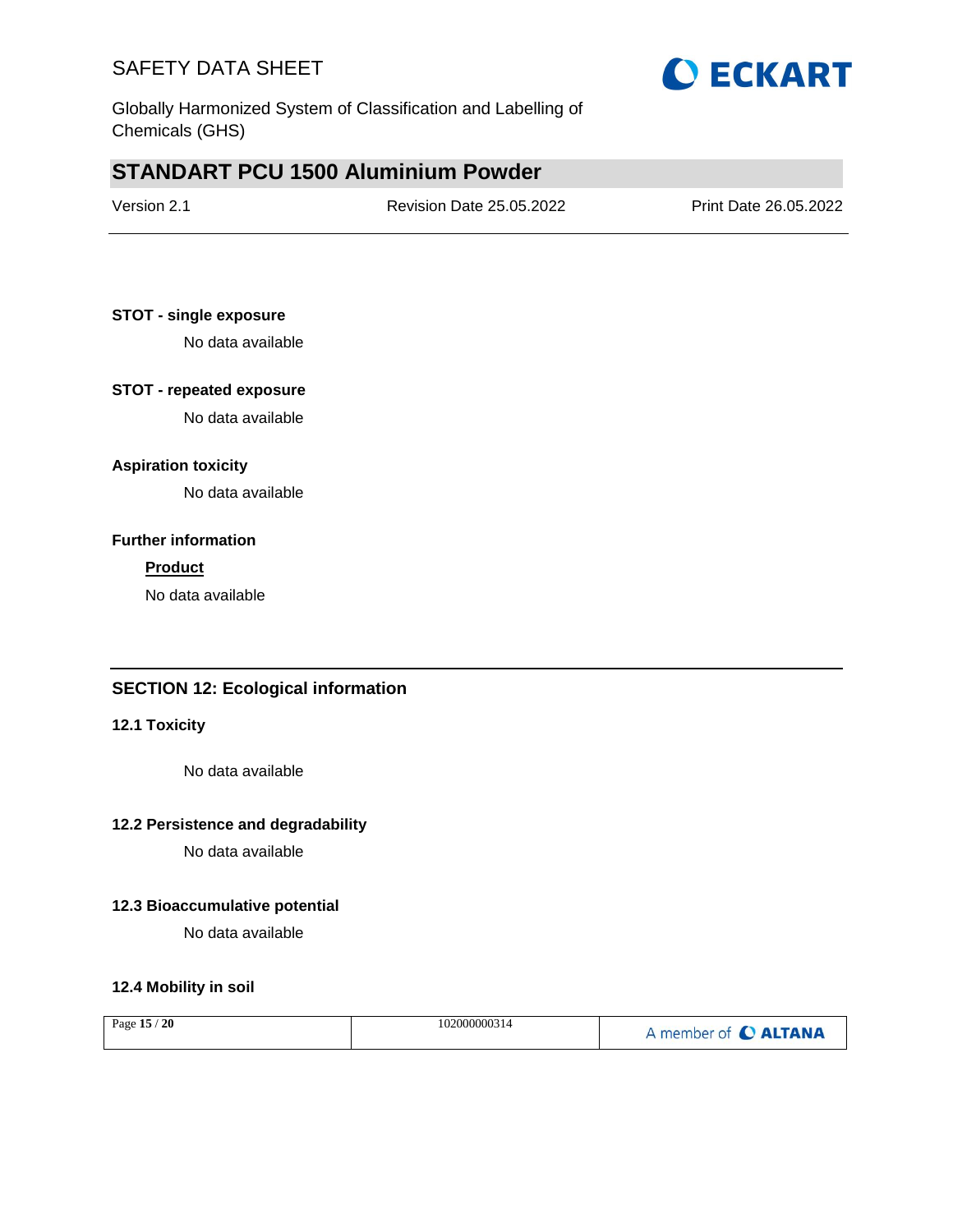

Globally Harmonized System of Classification and Labelling of Chemicals (GHS)

## **STANDART PCU 1500 Aluminium Powder**

| Version 2.1 | <b>Revision Date 25.05.2022</b> | Print Date 26.05.2022 |
|-------------|---------------------------------|-----------------------|
|             |                                 |                       |

No data available

### **12.5 Results of PBT and vPvB assessment**

No data available

#### **12.6 Other adverse effects**

#### **Product:**

| Additional ecological | : No data available |
|-----------------------|---------------------|
| information           |                     |

## **SECTION 13: Disposal considerations**

#### **13.1 Waste treatment methods**

| Product                | : Do not dispose of waste into sewer.<br>Do not contaminate ponds, waterways or ditches with<br>chemical or used container.<br>Send to a licensed waste management company. |
|------------------------|-----------------------------------------------------------------------------------------------------------------------------------------------------------------------------|
| Contaminated packaging | : Empty remaining contents.<br>Dispose of as unused product.<br>Do not re-use empty containers.<br>Do not burn, or use a cutting torch on, the empty drum.                  |

## **SECTION 14: Transport information**

#### **14.1 UN number**

**ADR** : 1309

| Page 16 / 20 | 102000000314 | A member of C ALTANA |
|--------------|--------------|----------------------|
|--------------|--------------|----------------------|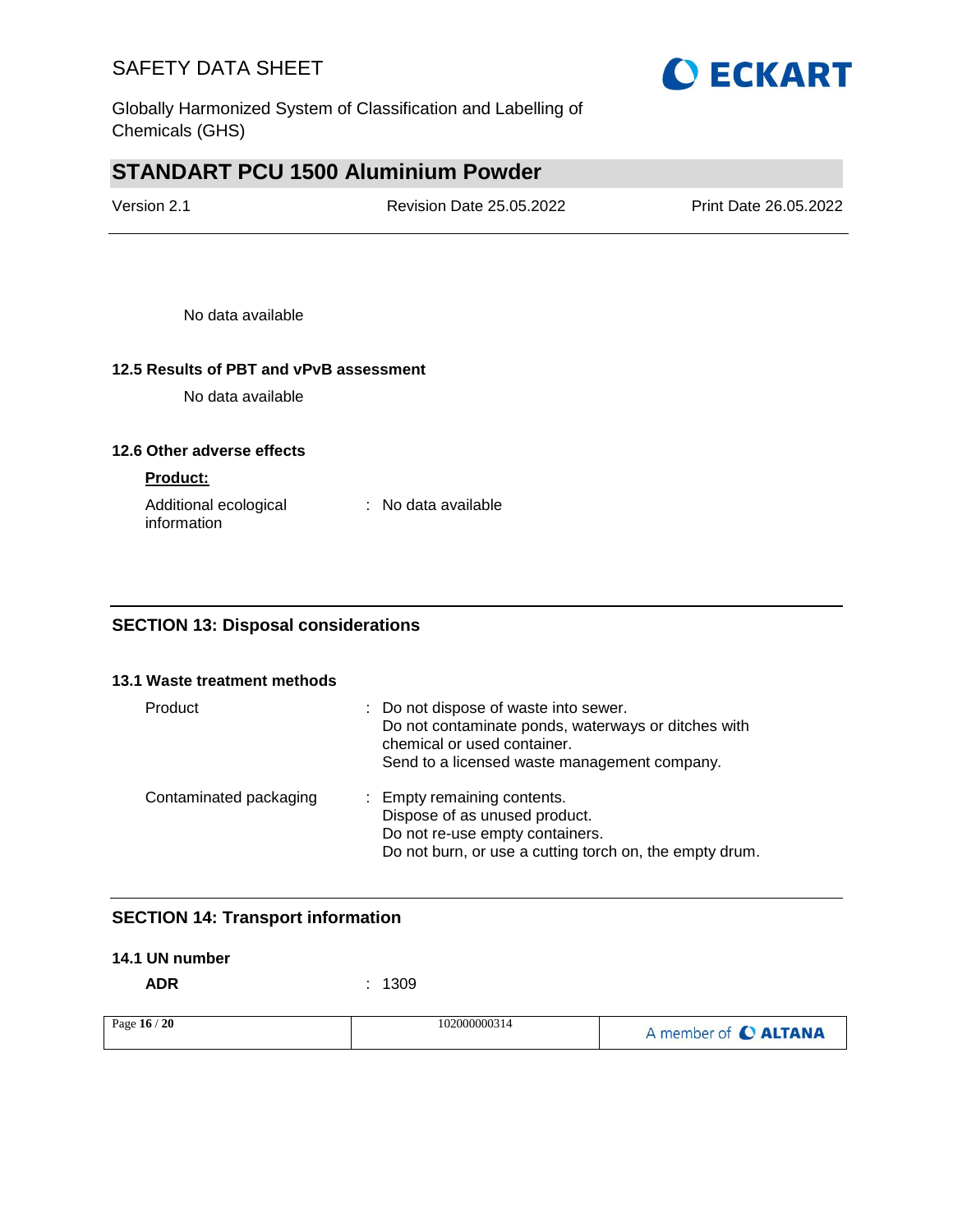

Globally Harmonized System of Classification and Labelling of Chemicals (GHS)

# **STANDART PCU 1500 Aluminium Powder**

| Version 2.1                       | <b>Revision Date 25.05.2022</b> | Print Date 26.05.2022 |
|-----------------------------------|---------------------------------|-----------------------|
|                                   |                                 |                       |
| <b>TDG</b>                        | : 1309                          |                       |
| <b>CFR</b>                        | : 1309                          |                       |
| <b>IMDG</b>                       | : 1309                          |                       |
| <b>IATA</b>                       | : 1309                          |                       |
| 14.2 Proper shipping name         |                                 |                       |
| <b>ADR</b>                        | : ALUMINIUM POWDER, COATED      |                       |
| <b>TDG</b>                        | : ALUMINUM POWDER, COATED       |                       |
| <b>CFR</b>                        | : ALUMINUM POWDER, COATED       |                       |
| <b>IMDG</b>                       | : ALUMINIUM POWDER, COATED      |                       |
| <b>IATA</b>                       | : ALUMINIUM POWDER, COATED      |                       |
| 14.3 Transport hazard class       |                                 |                       |
| <b>ADR</b>                        | : 4.1                           |                       |
| <b>TDG</b>                        | : 4.1                           |                       |
| <b>CFR</b>                        | : 4.1                           |                       |
| <b>IMDG</b>                       | : 4.1                           |                       |
| <b>IATA</b>                       | $\therefore$ 4.1                |                       |
| 14.4 Packing group                |                                 |                       |
| <b>ADR</b>                        |                                 |                       |
| Packaging group                   | $\pm$ 11                        |                       |
| <b>Classification Code</b>        | : F3                            |                       |
| Hazard Identification Number : 40 |                                 |                       |
| Labels                            | : 4.1                           |                       |
| Tunnel restriction code           | : $(E)$                         |                       |
| <b>TDG</b>                        |                                 |                       |
| Packaging group                   | $\mathbb{R}^{\mathbb{N}}$       |                       |
| Labels                            | : 4.1                           |                       |

|--|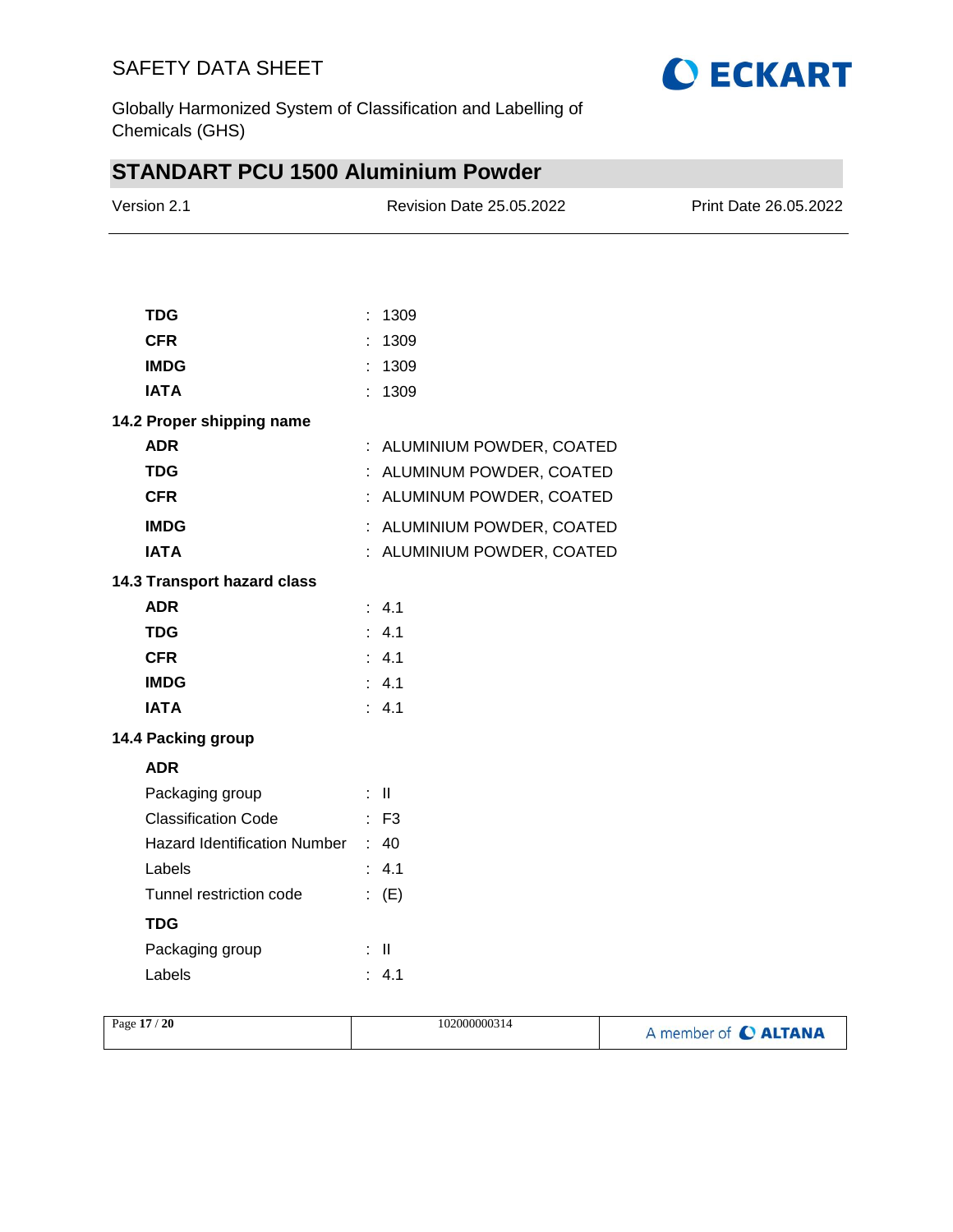

Globally Harmonized System of Classification and Labelling of Chemicals (GHS)

# **STANDART PCU 1500 Aluminium Powder**

| Version 2.1 | Revision Date 25.05.2022 | Print Date 26.05.2022 |
|-------------|--------------------------|-----------------------|
|             |                          |                       |

### **CFR**

| Packaging group                             | : II         |
|---------------------------------------------|--------------|
| Labels                                      | : 4.1        |
| IMDG                                        |              |
| Packaging group                             | : II         |
| Labels                                      | : 4.1        |
| EmS Number                                  | $: F-G, S-G$ |
| IATA                                        |              |
| Packing instruction (cargo<br>aircraft)     | : 448        |
| Packing instruction<br>(passenger aircraft) | : 445        |
| Packing instruction (LQ)                    | : Y441       |
| Packaging group                             | Ш            |
| Labels                                      | 41           |
|                                             |              |

## **14.5 Environmental hazards**

### **14.6 Special precautions for user**

#### **IMDG Code- segregation group:**

**:** IMDG Code segregation group 15 - Powdered metals

### **14.7 Transport in bulk according to Annex II of MARPOL 73/78 and the IBC Code**

No data available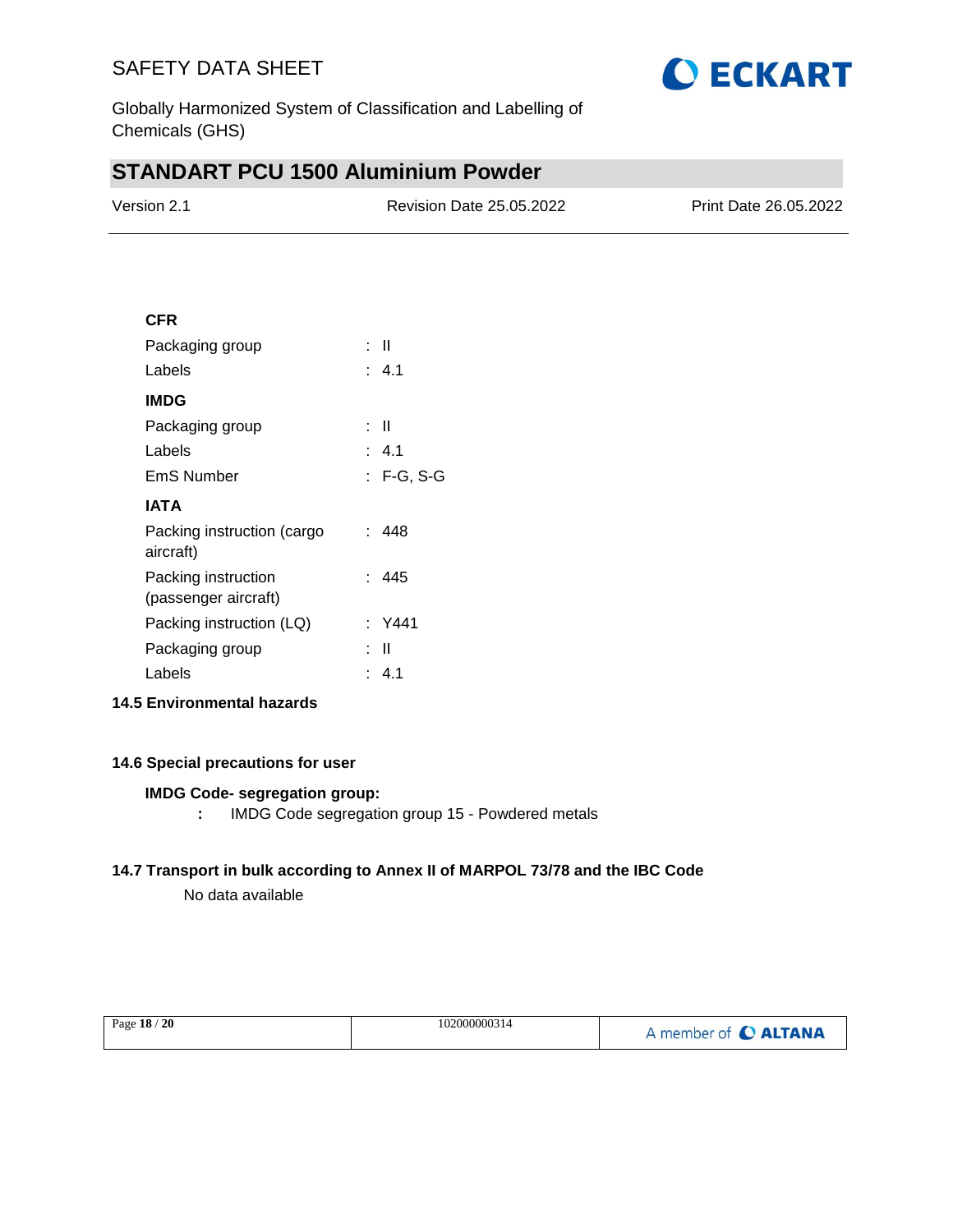Globally Harmonized System of Classification and Labelling of Chemicals (GHS)

# **STANDART PCU 1500 Aluminium Powder**

| Version 2.1 | <b>Revision Date 25.05.2022</b> | <b>Print Date 26.05.2022</b> |
|-------------|---------------------------------|------------------------------|
|             |                                 |                              |

## **SECTION 15: Regulatory information**

#### **15.1 Safety, health and environmental regulations/legislation specific for the substance or mixture**

| REACH - Candidate List of Substances of Very High<br>Concern for Authorisation (Article 59).                                                         | : Not applicable                                                                                                                          |
|------------------------------------------------------------------------------------------------------------------------------------------------------|-------------------------------------------------------------------------------------------------------------------------------------------|
| Regulation (EC) No 1005/2009 on substances that<br>deplete the ozone layer                                                                           | : Not applicable                                                                                                                          |
| Regulation (EU) 2019/1021 on persistent organic<br>pollutants (recast)                                                                               | : Not applicable                                                                                                                          |
| REACH - Restrictions on the manufacture, placing on<br>the market and use of certain dangerous substances,<br>preparations and articles (Annex XVII) | : Banned and/or restricted<br>(aluminium powder (stabilised))<br>(monoalkyl or monoaryl or<br>monoalkyaryl esters of methacrylic<br>acid) |

#### **15.2 Chemical safety assessment**

No data available

### **SECTION 16: Other information**

| <b>Full text of H-Statements</b> |                                  |
|----------------------------------|----------------------------------|
| H <sub>228</sub>                 | : Flammable solid.               |
| H303                             | : May be harmful if swallowed.   |
| H <sub>315</sub>                 | : Causes skin irritation.        |
| H316                             | : Causes mild skin irritation.   |
| H <sub>319</sub>                 | : Causes serious eye irritation. |

| A member of C ALTANA | Page 19 / 20<br>102000000314 |
|----------------------|------------------------------|
|----------------------|------------------------------|